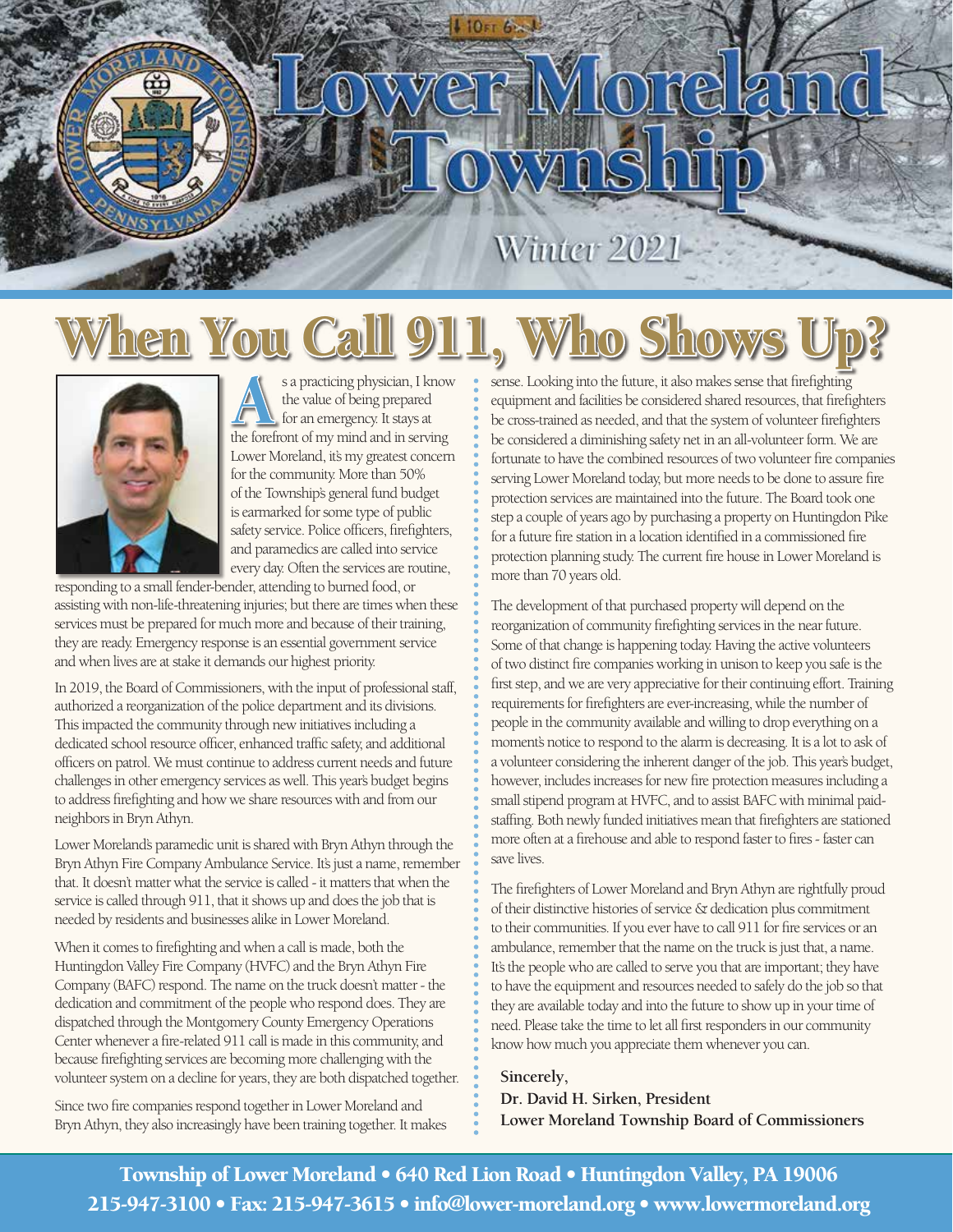

COMMISSIONERS

| <b>MEETING DATES</b> |         |
|----------------------|---------|
|                      | & TIMES |

### Inside this Issue:

| Public WorksPage 3        |
|---------------------------|
| Code Enforcement 3        |
| Police Department 4       |
| Budget Message 5          |
|                           |
|                           |
|                           |
| Spooktacular Winners7     |
| Community Organizations 8 |

### Townshi of Lower Moreland

640 Red Lion Road Huntingdon Valley, PA 19006 **[www.lowermoreland.org](http://www.lowermoreland.org)**



*Standing (from Left to Right): Commissioner Blumhardt; Commissioner Canale; Commissioner Hausen Seated (from Left to Right): Commissioner Kuritz; Commissioner Sirken, President; Commissioner McQueen, Vice-President*

| <b>COMMISSIONERS</b> |                                                                    |
|----------------------|--------------------------------------------------------------------|
|                      | Ward 3: Clay D. McQueen, Vice President Cmcqueen@lowermoreland.org |
|                      |                                                                    |
|                      | Ward 5: Dr. David H. Sirken, President  Dsirken@lowermoreland.org  |
|                      |                                                                    |

Township Directory **Christopher R. Hoffman,** *Township Manager* **E.J. Lee,** *Assistant Township Manager/Finance Director* **David J. Scirotto,** *Chief of Police* **Stephen D. Woerner,** *Director of Public Works* **Robert D. Schadegg,** *Code Enforcement Officer/Zoning Officer* **Robert Scholly, Jr.,** *Fire Marshal/Emergency Management Coordinator* **John B. Rice,** *Township Solicitor* **Timothy P. Woodrow, P.E.***, Township Engineer* **Stephen R. Gabriel,** *Township Planner* **Jane Anne Saile,** *Tax Collector*

> Board of Commissioners: Monthly Meeting- 7:00 p.m. Second Tuesday of the month Building Code Board of Appeals: No monthly meeting. Chairman calls as assignments require Civil Service Commission: No monthly meeting. Chairman calls as assignments require Historical Architectural Review Board: 7:00 p.m. First Monday of the month Lower Moreland Township Authority: 7:00 p.m. Meets quarterly, first Wednesday of the month Planning Commission: 7:00 p.m. Fourth Thursday of the month Zoning Hearing Board: 7:00 p.m. Third Thursday of the month

#### Important Phone Numbers

| Lower Moreland Township Police (non-emergency): 215-947-3132 |  |
|--------------------------------------------------------------|--|
|                                                              |  |
| Huntingdon Valley Fire Company (non-emergency): 215-947-2454 |  |
|                                                              |  |
|                                                              |  |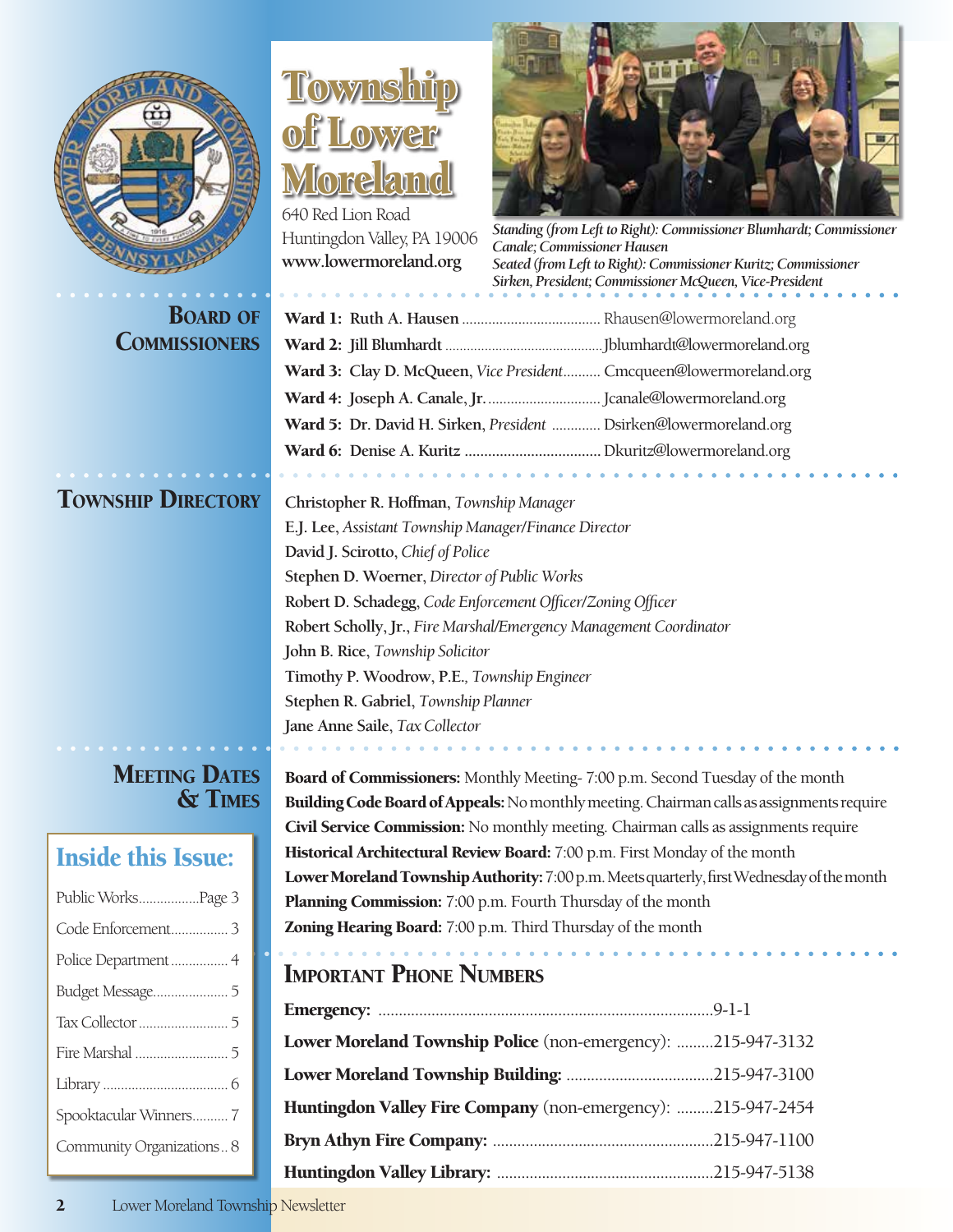# Public Works

### Trash & Recycling Reminders & Information



 $\sim$ 

Trash and recycling materials must be placed curbside the night before your collection, but not before 6:00 p.m. A limit of six trash cans, bundles or bags is enforced. Containers and bags may not exceed fifty pounds each. Please note that hazardous materials, concrete, dirt, tires, and electronic waste, to name a few, may not be placed curbside for collection.

2021 HOLIDAY COLLECTION SCHEDULE – if there is trash and recycling collection service on a holiday, the remaining collection services for the week will shift by one day.

#### MEMORIAL DAY, Monday, May 31 2021

- Collection on Tuesday, June 1, 2021
- Tuesday's Regular Collection moves to Wednesday, June 2, 2021
- Wednesday Yard Waste Collection moves to Thursday, June 3, 2021
- Thursday Regular Collection moves to Friday, June 4, 2021
- Friday Regular Collection moves to Saturday, June 5, 2021

#### LABOR DAY, Monday, September 6, 2021

- Collection on Tuesday, September 7, 2021
- Tuesday's Regular Collection moves to Wednesday, September 8, 2021
- Wednesday Yard Waste Collection moves to Thursday, September 9, 2021
- Thursday Regular Collection moves to Friday, September 10, 2021
- Friday Regular Collection moves to Saturday, September 11, 2021

#### THANKSGIVING, Thursday, November 25, 2021

- Collection on Friday, November 26, 2021
- Friday's Regular Collection moves to Saturday, November 27, 2021

### E-Waste Collection

A collection bin for e-waste items is available at the Public Works Building. Residents may drop off e-waste items Monday- Friday from 9:00 a.m. – 2:00 p.m. by appointment only. Collection is for Lower Moreland residents only and I.D. is required. Accepted materials include audio and video equipment,



vacuums, PC's, car batteries, cell phones, to name a few. A full list of items is available at [www.lowermoreland.org](http://lowermorelandpa.hosted.civiclive.com/departments/public_works/trash_recycling). To make an appointment, please contact Kelly Jones at 215-947-3100 or [kjones@lowermoreland.org](mailto:kjones@lowermoreland.org).

## Code Enforcement Department

### Building Permits

Considering the installation of a new fence, pool, or deck this spring? It is important to understand when a permit is needed. Permits need to be obtained for most general construction, plumbing and electrical projects. A permit is also required for signs, fences (new or replacement), sheds, gazebos, pergolas and sidewalks. Permits are not required for painting or wall covering, general landscaping, re-shingling a roof, replacing but not moving plumbing fixtures (except water heaters), cabinets or counter tops and siding.

Please note, permits usually take about 15 business days to process. Once your project is ready for inspections, please notify the Township so we can properly close out your permit. If you are unsure whether a permit is needed, call the Code Department at 215-947-3100. Work performed without obtaining a permit first can result in the doubling of fees.

### Grading Permits

The enactment of Act 167 in Pennsylvania passes the responsibility to manage stormwater runoff to local municipalities. The result is an obligation on a landowner to manage even the most minor of construction projects through proper design of stormwater management facilities. In general, most patio, building addition, pool and driveway expansion projects require a grading permit. To find out if your project requires a grading permit, call the Code Department at 215-947-3100.

### Six Easy Ways to Prevent Stormwater Runoff Pollution

When stormwater flows over lawns, sidewalks and driveways, it picks up chemicals, dirt, and other pollutants. The stormwater then travels through a system of pipes and roadside ditches that make up stormwater systems. This water eventually flows directly to creeks, rivers, lakes, wetlands or coastal waters. Prevent stormwater runoff pollution at your home by following these guidelines:

- Wash cars at the car wash
- Pick up after your pet
- Never dump anything down a storm drain
- Check cars for oil leaks
- Use fertilizers and pesticides sparingly
- Compost your yard waste and organic waste
- For more information and additional resources regarding
- stormwater, visit the Township's website a[t www.lowermoreland.](https://www.lowermoreland.org)
- [org/residents/stormwater.](https://www.lowermoreland.org)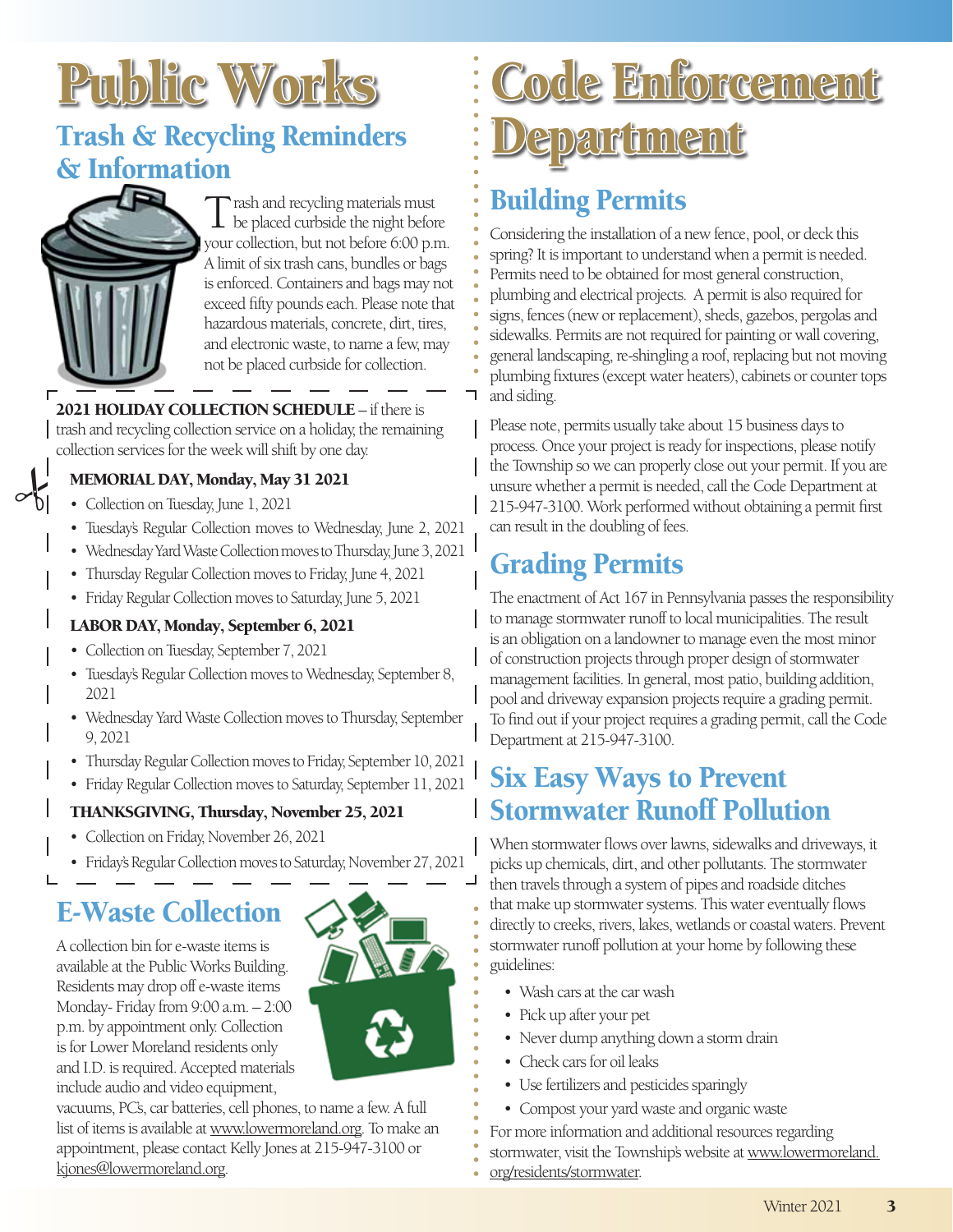## Police Department

#### **CrimeWatch**

The Lower Moreland Township Police Department will be embarking on a new social media initiative in 2021. This initiative is being done through CrimeWatch. CrimeWatch is a web application which increases community awareness, expands offender accountability and provides organized channels for the public to safely submit information to authorities. These are all concepts which are supported by the Core Values of our department. Crime Watch will increase the trust between the community and the police department by providing community outreach, problem-solving, investigative, and crime prevention objectives.

In addition, this platform will allow for the broadcasting of information related to traffic, road closures, accidents, snow emergencies, parking, trash collection/delays, etc. The Crime Watch platform is simple to use for both law enforcement and the public.

 So, keep an eye out on the Township website and Facebook page for updates regarding this informative initiative in the coming months.

#### Grant awarded by the Asplundh Foundation

LMPD applied for and was awarded a grant for two new programs. This allowed for the purchase of all the necessary equipment for "Forcible Entry Tools" and a "Mountain Bike Patrol Program".



#### Forcible Entry Tools:

All LMPD officers were trained to use "forcible entry tools" that were placed in all of the marked police units. All officers were able to practice using the department's eight new Halligan bars to open

a training door provided by the Bryn Athyn Fire Company. These tools allow officers the capability for swift entry or access to help citizens during emergencies trapped in buildings.

Mountain Bike Patrol: Six LMPD officers have been selected to become part of the department's new bicycle patrol unit. These six officers recently completed training from the International Police Mountain Bike Association to become certified police cyclists. Six police bicycles, specialty uniforms and equipment as well as storage and transport racks were all purchased thanks to the Grant.

Their normal duties will be to patrol and provide visibility on the township trails, parks and harder to reach locations. We are also hopeful that when we return to community events the LMPD Bike Unit will be able to interact with community families and children.

Come Springtime keep your eyes open on the trails, in the parks and even in your developments as our new bike officers are looking forward serving our community in new and exciting ways!

#### Training

It will come as no surprise that COVID-19 has had an impact on almost every aspect of police work, and training is no exception.



The Lower Moreland Police Department, however, has remained committed to ensuring that all of our officers remain up-to-date on



existing and new techniques to be able to provide the best possible service to our residents. Despite COVID-19 restrictions, Lower Moreland officers collectively completed over 2,000 hours of training in 2020. In addition to completing all state-mandated

annual recertification training in first aid, firearms and case law updates, our officers attended training on various topics

including de-escalation, defensive tactics, instructor development, physical fitness and more.

#### Internship Program

Under the direction of Chief Scirrotto, in 2019 the Lower Moreland Township Police Department began



offering internship opportunities to criminal justice students from local colleges and universities. Police department interns can earn college credit while participating in a variety of activities, including ridealongs, investigative work and department training. Although currently scaled back due to COVID-19 safety concerns, the department's internship program remains operational, and opportunities exist for both 2021 semesters. Interested applicants should contact LMPD Training Coordinator Rich Worthington at 215-947-3132.

### Medication Drop Off

Do you have old, expired or unused medications sitting in your medicine cabinet? You can dispose of them safely and free of charge at the Lower Moreland Police Department! A secure, confidential drug drop box is located in the police station lobby and is available during business hours,



7am-10:30pm Monday through Friday and 10am-3pm on Saturdays. All medications are accepted, with the exception of needles (sharps) and liquids. Help us keep prescription medications away from children and out of our waterways!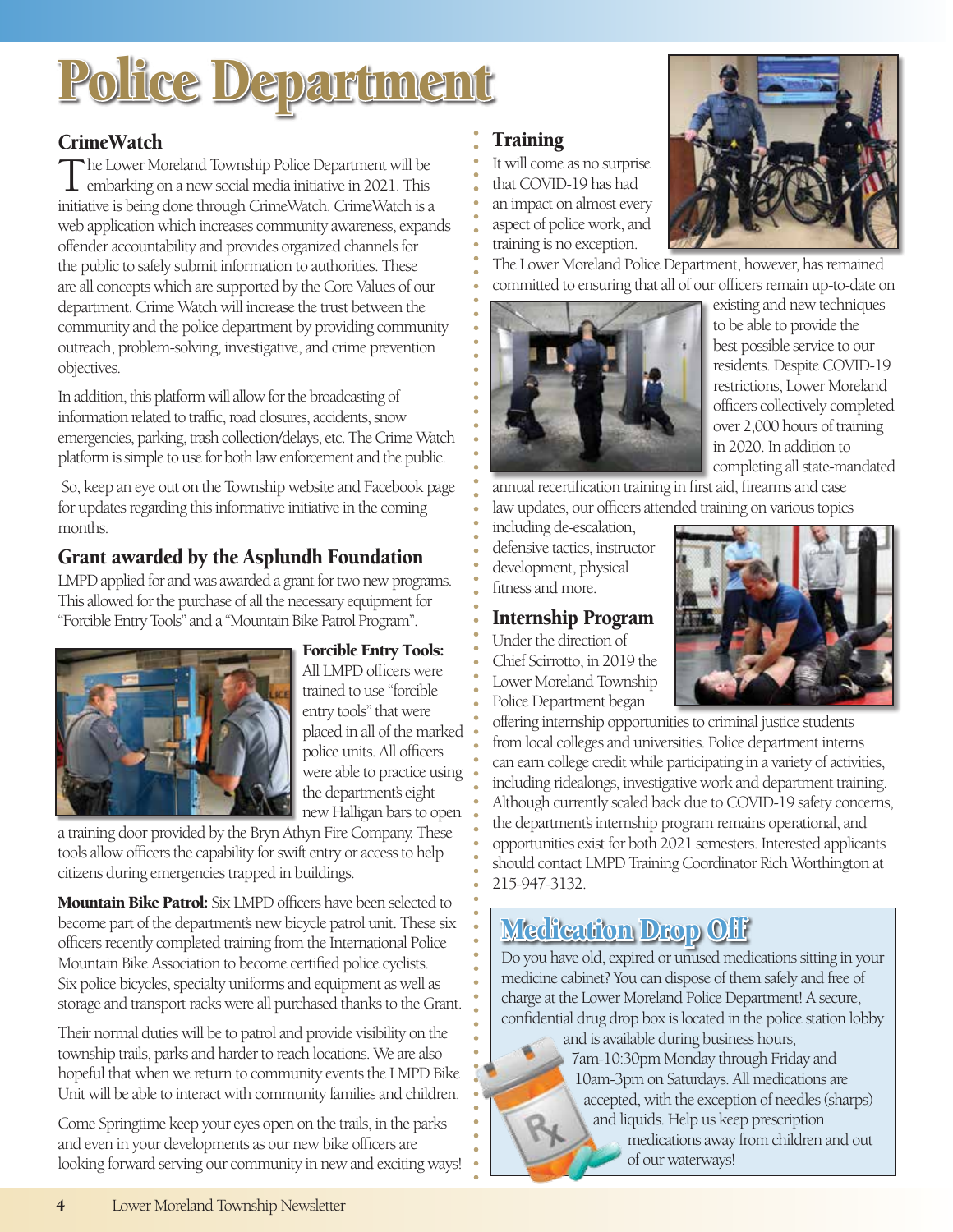

The Township budget is prepared by the Township Manager and is approved and adopted by the Board of Commissioners every fall. The goal of the budget is to provide financial management, resource allocation, program evaluation and longrange planning.

The budget is comprised of 16 funds with the largest being the General Fund, which supports Township departments as well as funding capital projects and needs.

The 2021 Budget proposes a total millage of 5.13 broken down between the following funds:

- General Fund: 3.23
- Fire Hydrant: .063
- Fire Tax: .31
- Debt Services: .700
- Library: .455
- Ambulance/EMS: 087
- Parks & Recreation: .285

The average local real estate tax bill will be \$1,077.30 (face value). For reference, the following is the average tax bill paid by a resident



Please note that the Tax Collector holds normal business hours Tuesday, Wednesday and Thursday from 9:00 a.m. – 1:00 p.m. (September- May) and Tuesday and Thursday from 10:30 a.m. – 2:30 p.m. (June – August)

Tax due dates will be notes on the bill and also posted on the Township website.

Tax payments are accepted via personal check, bank check, money order, cash (exact amount) or credit card. Remember there is a

## Fire Marshal

#### Stay Informed- Sign Up for ReadyMontco

**7** ant to receive notifications regarding emergencies, severe weather, crime alerts and disasters in Montgomery County? Sign up for ReadyMontco, a mass notification system administered by the Montgomery County Department of Public Safety that allows you to receive emergency and community notifications via your preferred delivery method. The service is free of charge but text messaging and voice rates may apply.

To sign up, visit [http://readymontco.org/.](https://member.everbridge.net/453003085612338/login) You will need to create a profile, provide a method of contact (text, personal or business email or phone) and add a location. Select "Lower Moreland Township" under Community Info to receive Township alerts. There is also an option to receive County alerts, weather alerts and school information as well.

for each fund if paid after the discount period:

- General Fund: \$678.30
- Fire Hydrant: \$13.23
- Fire Tax:  $$65.10$
- Debt Services: \$147.00
- Library: \$95.55
- Ambulance/EMS: \$18.27
- Parks & Recreation: \$59.85

The Township's two business-type funds are the Sewer Fund and the Trash Fund. The 2021 trash fee is \$350 per the recent bid awards which provide the same extensive collection program for trash, recycling yard waste, e-waste, white goods and bulk items. It also covers the Township's curbside leaf collection and composting programs. The Township's sewer rates remain the same for 2021.

Other seven funds consist of capital and special designation funds supported by transfers from the seven main millage funds, grants and state/federal agency funds.

To see the 2021 budget in its entirety or for more information, visit the Township website at [www.lowermoreland.org](https://www.lowermoreland.org/).

**Christopher Hoffman, Township Manager**

convenience fee of 2.45% when paying with your credit card. Please include your parcel number with any payment made and if paying when the office is closed, please place your payment (no cash) in a sealed envelope and drop into the lock box outside the tax office.

Contact Jane Saile, Tax Collector, at 215-947-7661 or email at [lowermoreland.taxcollector@gmail.com](mailto:lowermoreland.taxcollector%40gmail.com?subject=) with any additional questions.

#### Help Us Find Your Property in an Emergency

In an emergency, it is imperative that first responders are able to locate your home quickly. The Fire Code requires that new and existing buildings have approved address numbers, building numbers or approved building identification placed in a position that is plainly legible and visible from the street fronting the property.

Address numbers shall be Arabic numerals or alphabet letters, contrast with the background and be a minimum of 4 inches high with a stroke width of 1/2 inch. Address numbers should be mounted on both sides of your mailbox or on your mailbox post and on the house in a visible location from the street. Please note that numbers should not be spelled out. Numbers can be purchased at your local hardware store. Should you have any questions, contact the Fire Marshal at 215-947-3100.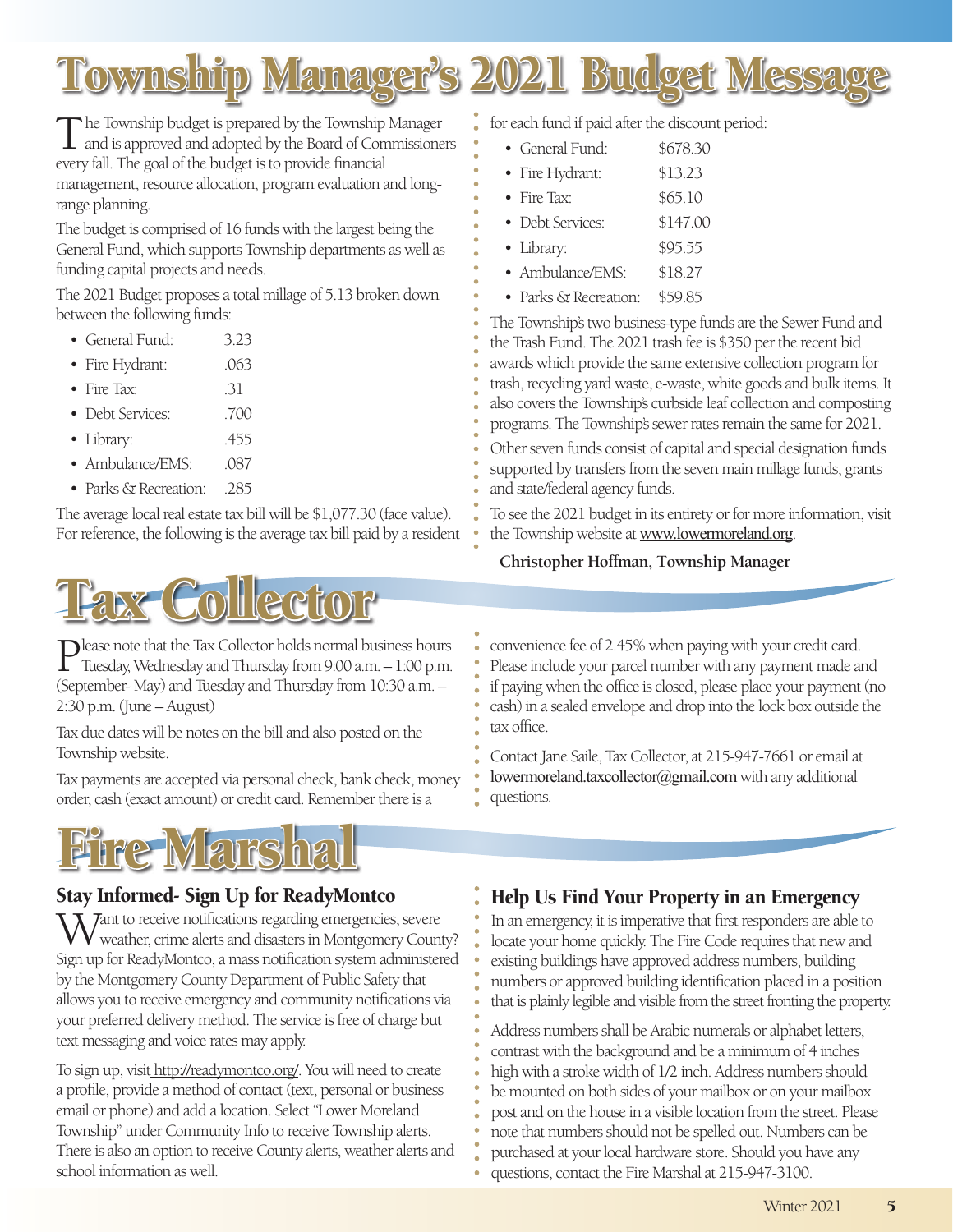## **Huntingdon Valley** Library



625 Red Lion Rd **Huntingdon Valley, PA** 19006 215-947-5138 hvlibrary.org

Huntingdon Valley Library is Open for Contactless Pick-up 7 days a week. Phone Reference help and Readers Advisory services. Virtual Printing or Faxing.

Call us. We are ready to help! 215-947-5138

## **Job Interview Room**



The Library is offering the Friends Learning Lab as a quiet space for digital job interviews.

Equipped with Computer, Camera, Microphone, and Lighting.

**Call the Library to reserve a time:** 215-947-5138

Huntingdon Valley Library | hvlibrary.org | 215-947-5138

**Get your Library Card Get your Library Card** 

Visit our website and apply for a<br>card today. **<http://hvlibrary.org>**



- Storytimes
- STEM & Craft Activity Kits for Kids
- Family Trivia Nights
- Interactive DIY Teens Programs
- Zoom Book Clubs
- Tea Time with Christy



## **Egg Decorating Kit**

## **Eggstravaganza**



Pick up kits at Huntingdon Valley Library the week of March 22-28.

### **Sponsored by Lower Moreland Township**

hvlibrary.org | 215-947-5138 | 625 Red Lion Rd, HV, PA 19006

Huntingdon Valley Library's new Graphic Novel Contest begins on February 1. Students in grades 3-8 are invited to create their own graphic novel and submit it for a prize. Guidance on how to make a graphic novel can be found in the accompanying Beanstack challenge. Submissions are due on April 2. For more details, visit **[hvlibrary.org](http://hvlibrary.org).**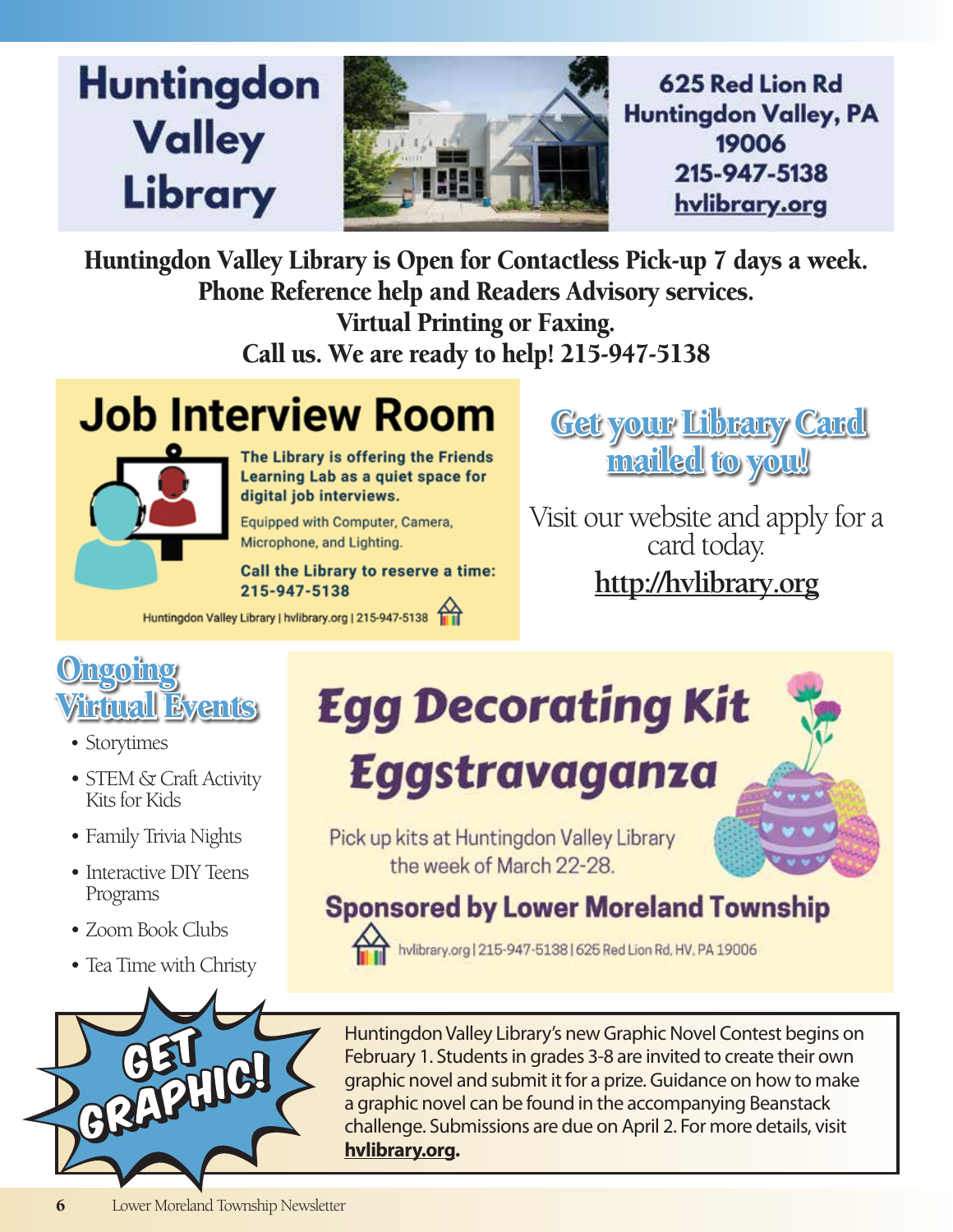### SPOOKTACULAR Contest winners



*Best House: The Giordano Family*



*Best Lawn: The Archibald Family*



*Best Front Porch: The Prybyslavskyy Family*



*Best Essential Worker Display: The Traktovenko Family*



*Best Lawn Inflatable Display: The Stein Family*



*Best Mailbox: The Pfeiffer Family*





*Best Scarecrow: Pine Road School 1st Graders Best Driveway: Pine Road Elementary School*